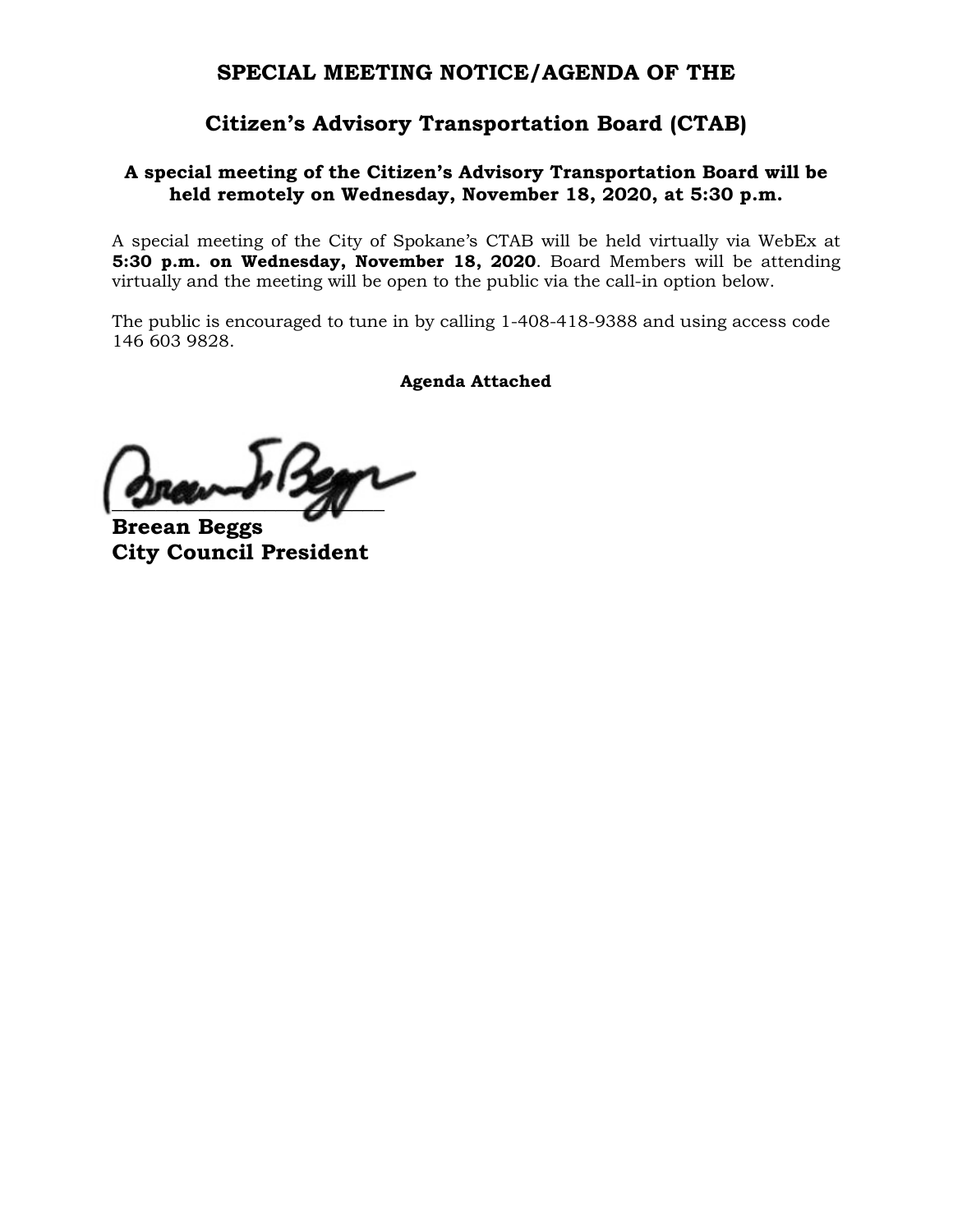

# **Meeting Agenda**

Committee Members: John Dietzman, Brian Duncan, Tom Morgan, Chris Johnson, Dennis Morford, Ryan Patterson, Randy McGlenn

## **I. Welcome and Introductions**

Introductions of board members, City staff and guests

- **II. Proposed new agenda items**
- **III. Approval of minutes from last meeting on 8/5/2020**
- **IV. Report on 11/16/20 TBD Board Meeting -** Shauna

## **V. Open issues**

- a) Projection of available funds for 2021 and 2022-2026 project work (Clint Harris)
- b) Proposal for how much of the TBD funds released from escrow should be spent in 2021 and how much held for 2022-2026 (Clint Harris)

## **VI. New business**

- a) Proposal to fund Cooke Street Project (Council President Beggs)
- b) Proposal to fund residential work related to North Spokane Corridor (Clint Harris)
- c) Update on the residential maintenance project priority ranking matrix effort (Chris Cafaro)
- d) Review list of residential maintenance projects proposed for 2021 (Chris Cafaro)
- e) Review list of residential maintenance projects proposed for 2022-2026 (Chris Cafaro)
- f) Review list of sidewalk projects proposed for 2021 and 2022-2026 (Kevin Picanco)

## **VII. Wrap up**

Discuss meeting frequency and next meeting date

## **VIII. Adjourn**

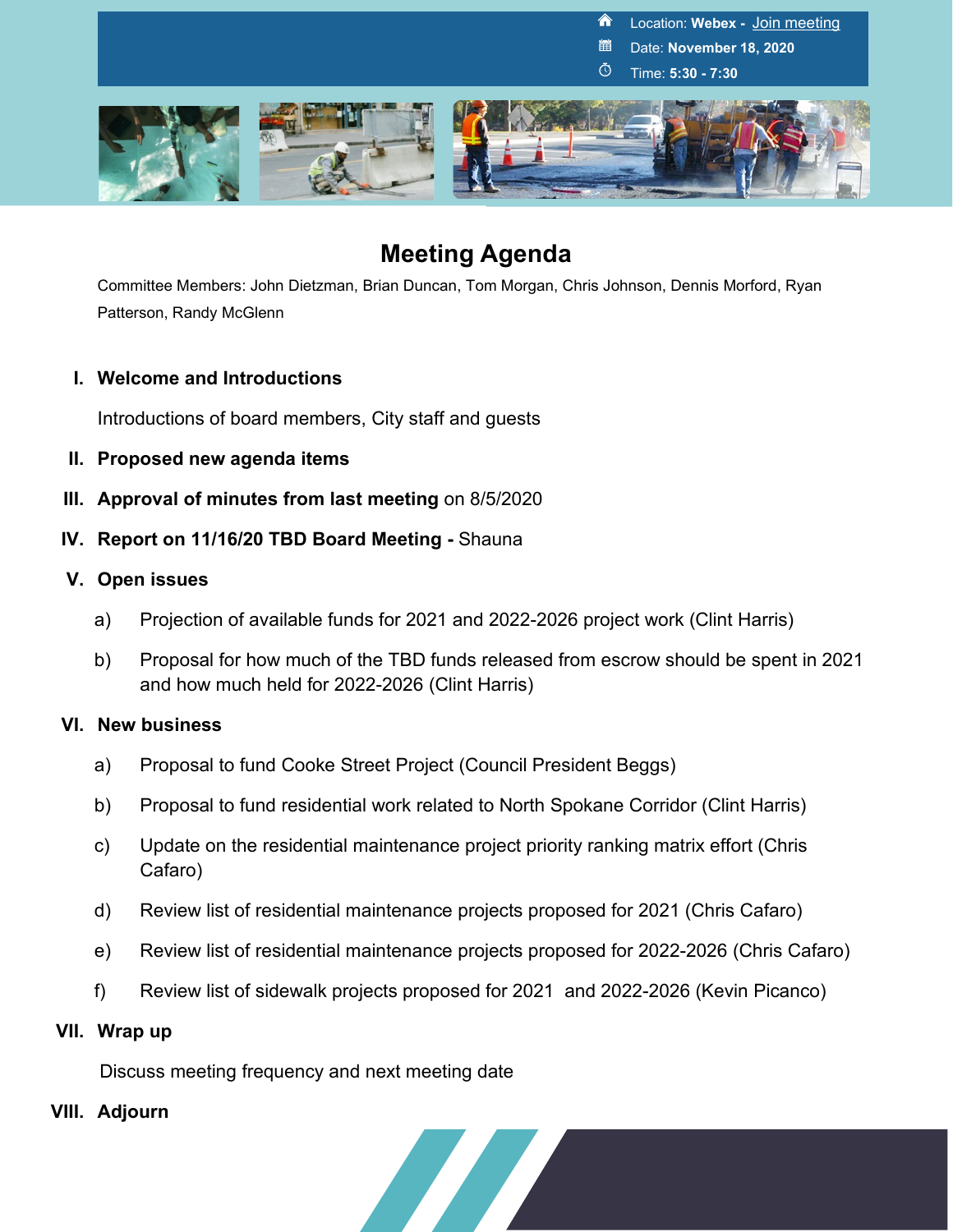# Citizen's Transportation Advisory Board

CTAB Meeting Minutes (DRAFT) Aug 5, 2020 Virtual Meeting on Webex

| <b>Attending Members:</b>   | Dennis Morford, Brian Duncan, Randy McGlenn, John Dietzman,                  |
|-----------------------------|------------------------------------------------------------------------------|
|                             | Chris Johnson                                                                |
| <b>Attending Staff:</b>     | Clint Harris, Chris Cafaro, Kevin Picanco, Nicholas Zolinger                 |
| Members Absent:             | Ryan Patterson                                                               |
| Guests:                     | Tom Morgan, Paul Kropp                                                       |
| Meeting Opened:             | 7:00 pm                                                                      |
| Welcome and Introductions   |                                                                              |
| <b>Approval of Minutes:</b> | The draft minutes for the last meeting on 11-20-19 were approved unanimously |
|                             | with no changes (motion by Chris Johnson, second by Randy McGlenn)           |

#### CTAB 2019 Annual Report:

Chris Cafaro led a review of the draft CTAB 2019 Annual Report. Dennis Morford moved to approve the report, Randy McGlenn seconded, and the report was approved unanimously with no changes.

#### Status of I-976 Appeals Before the WA State Supreme Court:

John Dietzman reviewed the history of the legal appeals on I-976 and the current status. An injunction is still in place, fees are being collected and held in escrow accounts, oral arguments were made on 6/30/20, and a final decision is expected possibly by early fall, but probably no later than year end. The outcome on the ban of City Council approved TBDs is difficult to predict. It could go either way. There is some expectation that the Court will clarify that voter approved TBDs will continue to be allowed.

#### CTAB Role in Residential Maintenance Project Selection Process:

John Dietzman and Clint Harris led a discussion of CTAB's future role in providing input into the residential maintenance project selection process. Continued input into the selection of residential projects funded by "Plant Maintenance" revenue is desired even if the TBD ban is upheld. Chris Cafaro will apply the new residential priority matrix to all the projects identified last year before the TBD ban and produce a proposed ranked list of projects for the future. CTAB will then work with Staff to produce a recommended list for 2021-2026 depending on available funding. Available funding could be as low as \$1.3 million/year if the \$0.7 million/year Pave Unpaved Streets Program is funded by "Street Maintenance" revenue, \$2 million/year if another source is found for that and the TBD ban holds, and as much as \$5 million/year if the TBD ban is lifted.

#### Arterial and Residential Street Maintenance Project Prioritization Tool:

Chris Cafaro and Clint Harris discussed the new arterial and residential maintenance project prioritization matrix calculation formulas, and presented the list of arterial grind and overlay projects (and a few micro seal) proposed for 2021-2026 based on use of the matrix.